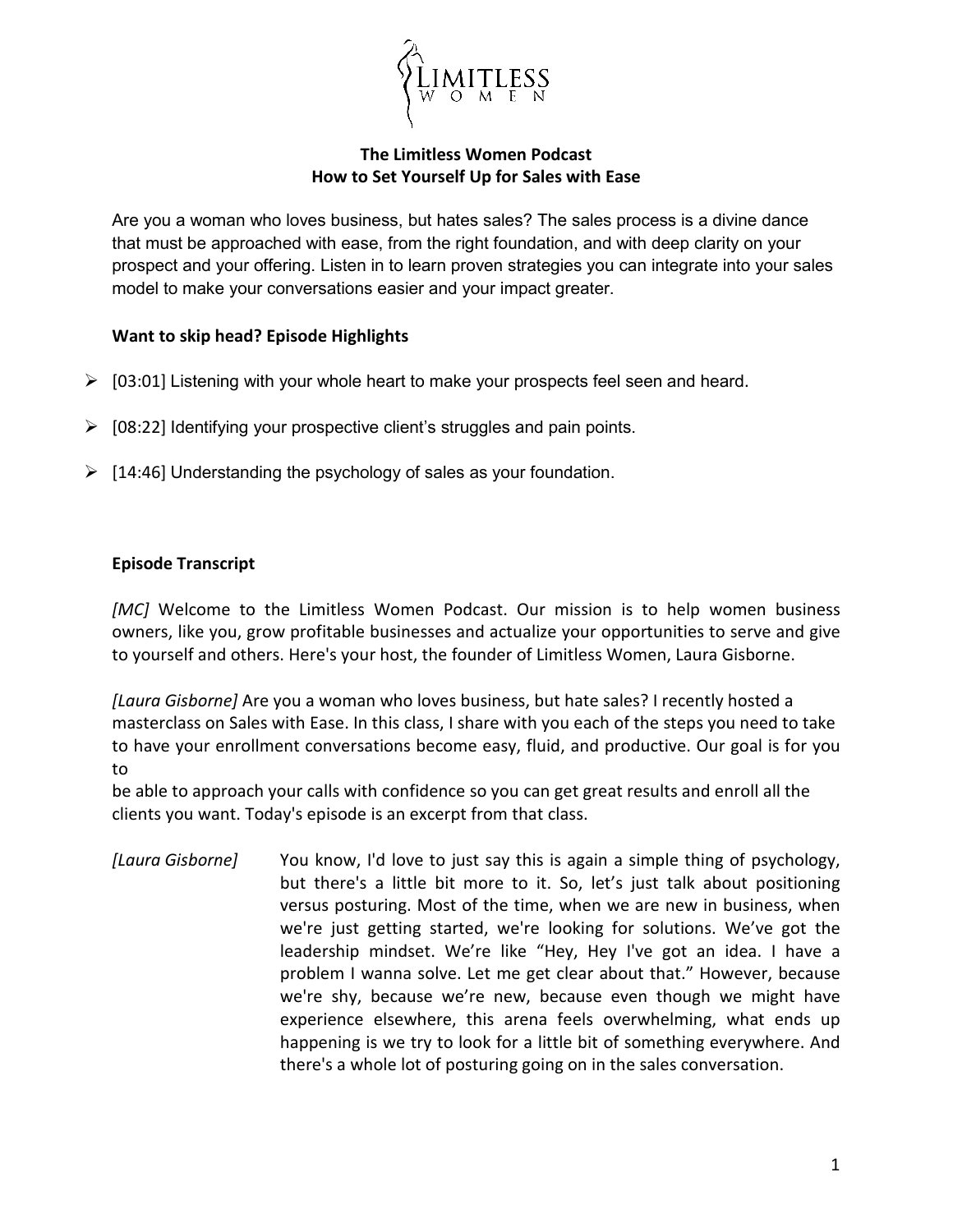

What do I mean by that? Posturing is when you all are kind of put on that hat that you know more, or you're talking down to somebody, or you're so busy and excited that you're telling them all about what you offer that you've missed the whole point. The whole point of sales is this. This is a divine dance. This is really your sacred service in life. May not be what you thought you were gonna hear in this conversation today, but what I'm saying to you is this. When someone comes to a sales conversation, when they actually are willing to like take a step back and be super vulnerable, and raise their hand, and say "I have a problem, could you help me", I want you to understand with all due respect how special that is, how special that is for them to have the courage to be vulnerable and what an honor and a privilege it is for you to actually be of service to them.

I can tell you that back in the day before I started doing this work, I've been doing this really full time since about 2012, but back in the day, Scott and I would get on an airplane. We'd fly some place and we would sit separately. When we got off the plane, sometimes you're flying Southwest or something, they put you wherever. When we get off the plane, he would always say to me "How long did it take you to make him cry?" And I was like "What do you mean?" And then I started to realize that when I was recapping what would happen for me, he's always asleep on the plane. But when I was recapping for me what was happening, I would always come and say that I've met this amazing person and this is what they've told me about their lives. He was so cool and then they start crying.

So, he started making a joke about it of how long did it take you to make them cry. Now, why I tell you this is not because I wanna make anybody cry. But I what I do wanna always do is be 100% present, and generous, and really listening with my whole heart when I'm in a conversation with someone. And that's where the magic happens. The reason that tears come up often is that most human beings don't feel seen and heard. Most human beings really are busy making a living and going through the motions. You're a little different. You're on this training because you have a deep calling on your life and you have a desire to make a difference with your work. Otherwise, you wouldn't be here. You'd be hanging out in some other group, right? Just think about it. You're here because you're a woman who's here to make a difference with your work.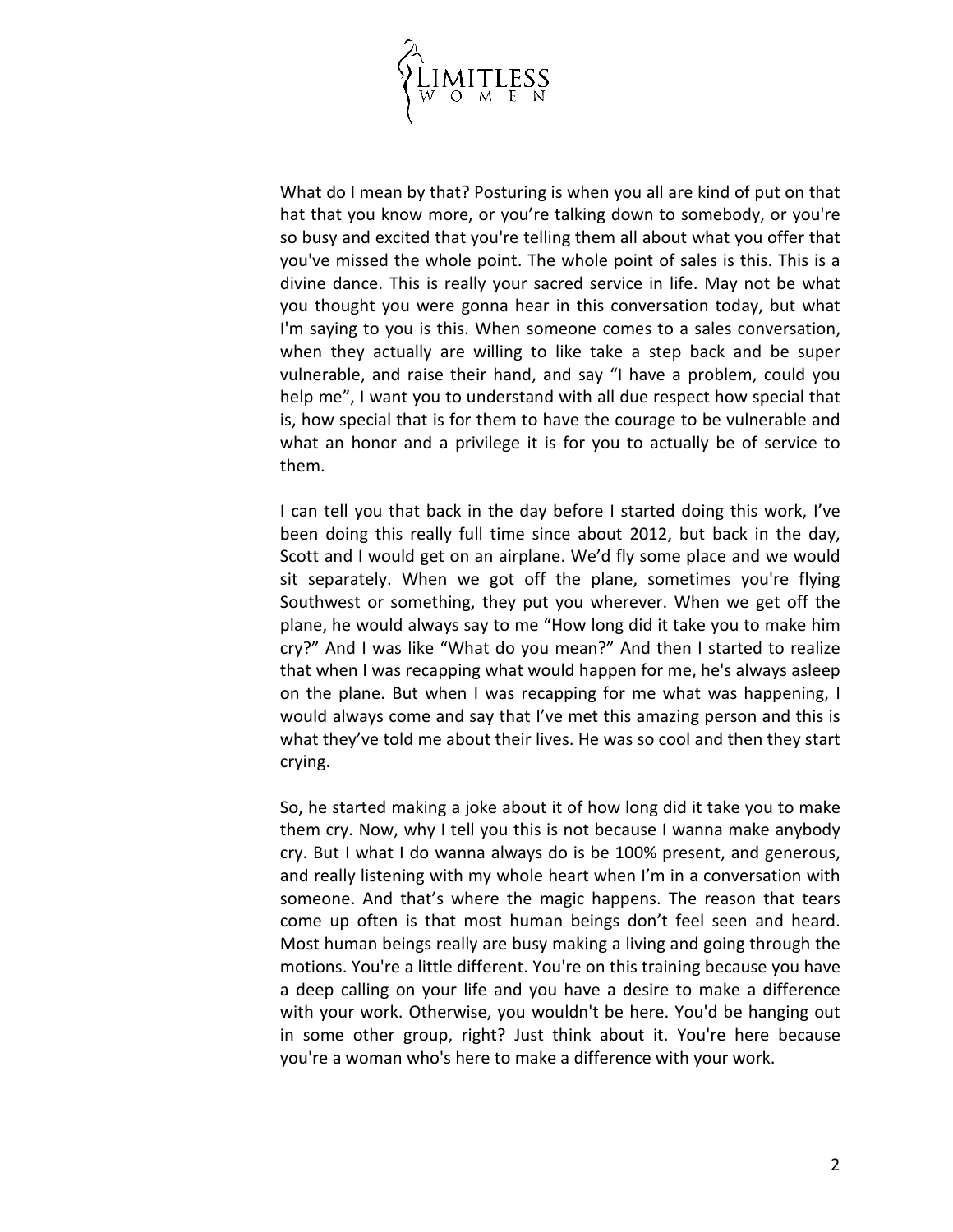

So, the best way I know for you to start every conversation is to remember and get into your brain with deep reverence— Thank you, Felicia. That's her word. With deep reverence for this process what's possible for you and for another human being. Not only do they get an opportunity to be seen, and heard, and expressed, but you get an opportunity to provide a deep transformational service.

Now, I'm gonna talk to you a lot about the sales process, about tracking numbers, about all the things that can happen. And I wanna remind you you get to do this. Right? This is something that you get to do. So, please think about that that when you're sitting next to somebody or if you're on a telephone call with them and you're having a conversation that's leading you down the path of enrollment, enrollment simply means that they have a problem, you have a solution, and they're choosing to partner with you to create a new way of being, right, to stop struggling, to stop being in pain. That is so deeply spiritual. So, get your head on straight before you ever get into a call. I think it's the moral of the story. Remember that you get to do this work.

Now, when you do do this work, I want you to think about this. The first step in the process is you've got to know are you speaking to a person who's actually your prospective client. Now, a lot of you know you've got great services, you've got great products, you've got great opportunities to help people, but you have a little bit of a misconception. And that misconception is that you can help everyone with what you have. That's not what you're meant to do. There's over 7 billion people on the planet. I encourage you to think about if you were gonna reach 10 of them, or 1,000 of them, or 10,000 of them, what would be unique about them and what would be unique about you in the way that you partner with them? Okay?

So, in the sales process, one of the things that's kind of the pre-work, if you will, in Day 1 is thinking about what is your business model. And this is your homework assignment if you read your email earlier today. So, the question is this: Who are you uniquely qualified and experienced to partner with? I've got to tell you that life and business become so much more fun when you actually are working with people you love. Not when you're working with people you feel like you have to work with. Okay? So, this is one of the great blessings of entrepreneurship. Number 1: Who is it that you love to work with? I want you to think about this. I always say like I have certain clients who are my favorites, you know. I'm like a bad mom in that way.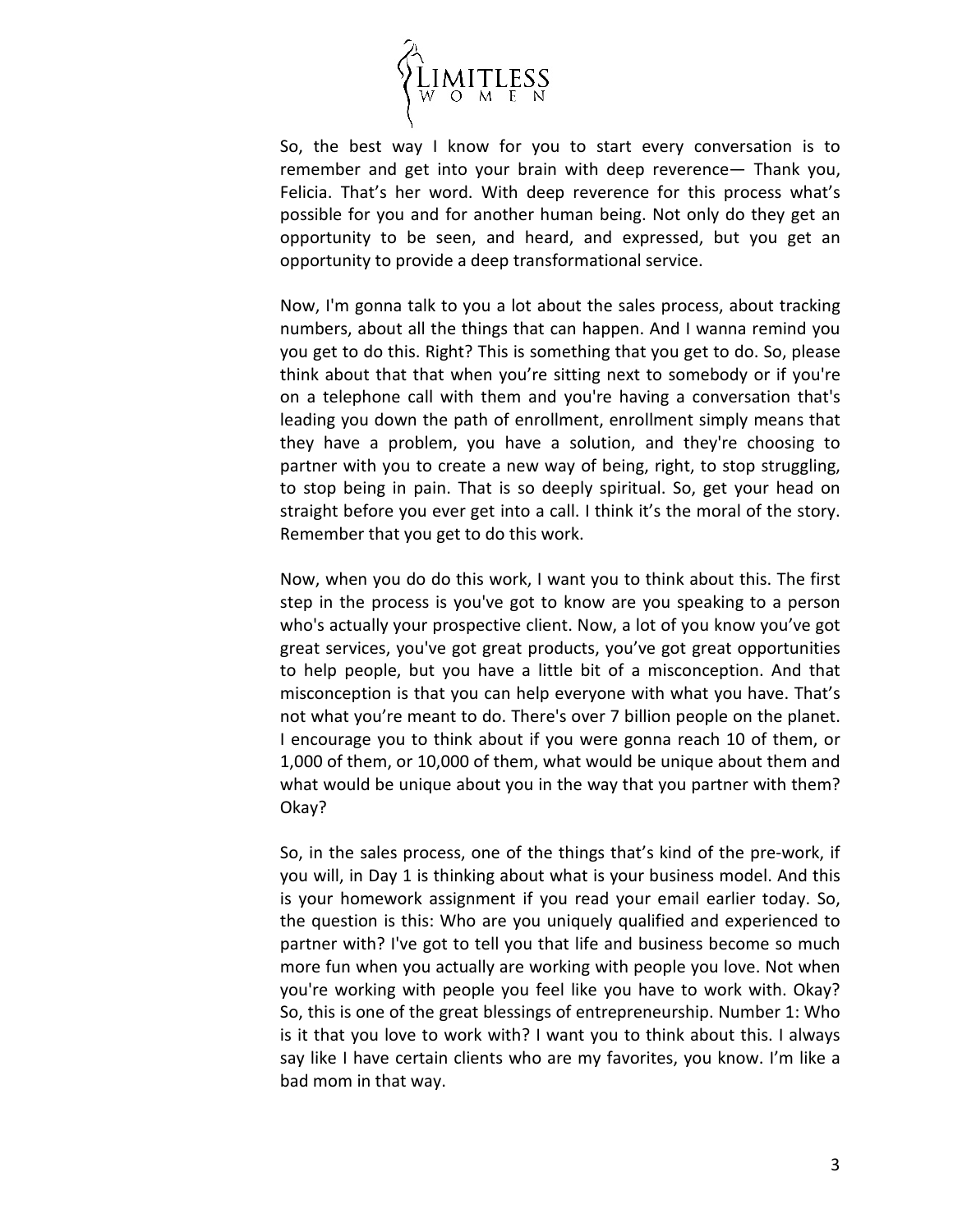

I love all my clients, but I'm gonna tell you I have a certain thing going on that just people who are really, really sweet that I know are doing the work, that are committed to their outcomes, and that they show up with an open heart and open mind every time, I can't wait to be with them. Right? So, who is it that you would love, love, love to work with and what else do you know about them?

Now, I work specifically with mature, spiritually connected, service-based professionals. So, inside our world of Limitless Women, you'll meet people in the healing professions, doctors. You'll meet dentists. You'll meet people in accounting, right? You'll meet people in the legal field. So, kind of those places where women have gotten a lot of great education and they haven't learned much about business. They've learned how to be great at what they do, but something is stopping them from being profitable. So, in your business model, what do you know about your people?

I also can tell you that our community tends to be comprised of mature women, usually over the age of 40, because we're in the conversation of philanthropy and purpose. And it's not that my younger sisters don't have a desire to make a difference. It's that they're usually still trying to figure it out, right? They're still trying to find their way. So, the more you can get clear about your ideal person, the more you're gonna recognize them when you're on the telephone call or in person.

The #2 in your exercise is what are they struggling with. I tend to attract very smart, very focused, very spiritually connected women. And what they struggle with is that there are so many things for them to do. They just don't always know where to focus. They don't always know sometimes they're doing the right activities, but they're in the wrong order. Or they're just doing the wrong actions because somebody gave them some bad advice. So, what we do— and this is #3— is we partner to help them craft the systems that will help them find time freedom and profitability so that they can join us in healing the poverty consciousness in the planet. Big work.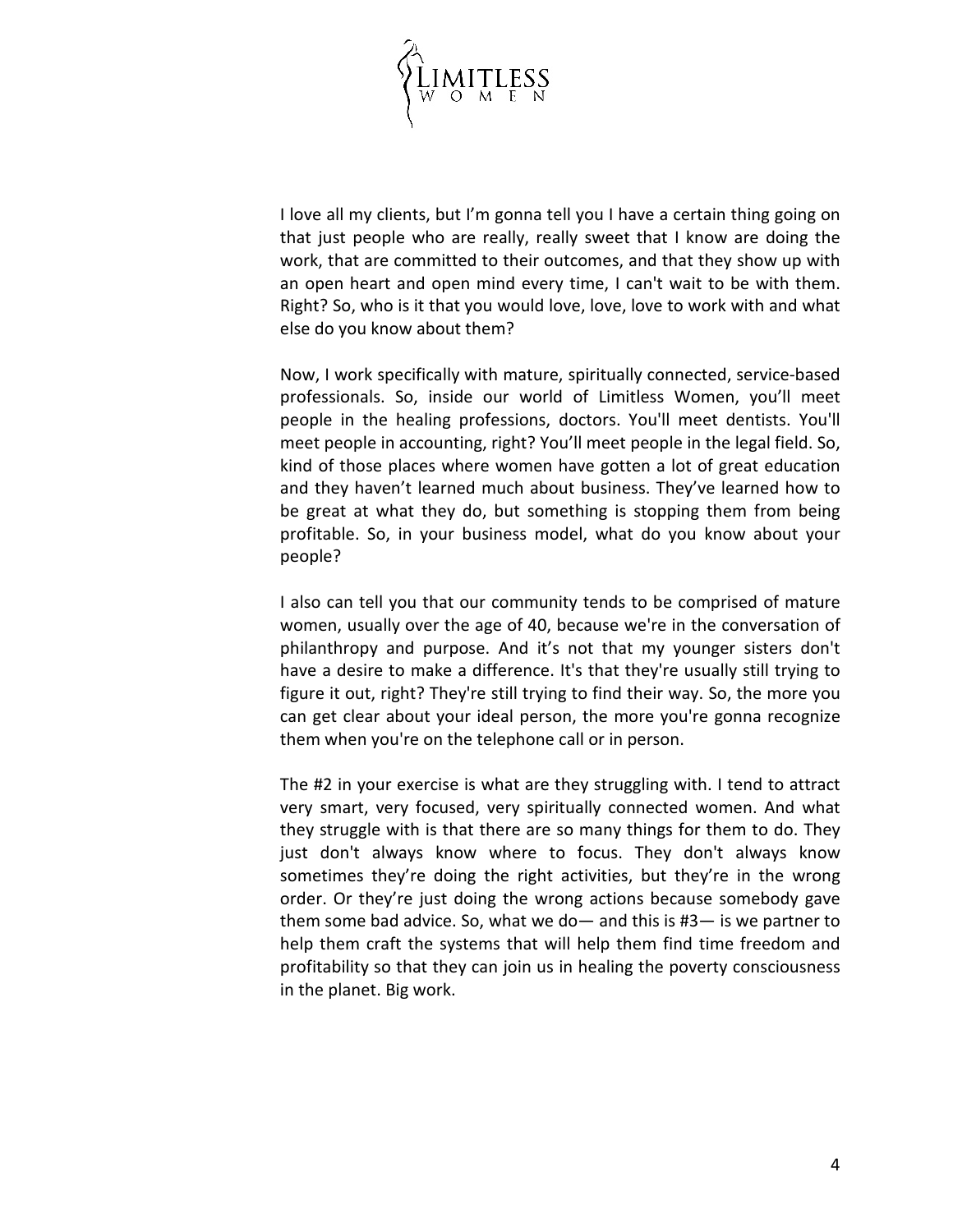

One, who is your person? Write it down. Two, what are they struggling with? There's what they think they're struggling with. And often, there's some stuff underneath, but I want you to keep it simple. Okay? But what's the pain point? Here's where women miss out in sales. Are you ready for this? Men tend to be so much better at this than we are. I don't know why. You'll never hear a guy go like "Oh, I'm so fat." Not really. They just think they're beautiful as they should. Right? We should think the same way.

Here's the deal. When you are giving your presentation, when you're meeting with someone, where we fall down often is that we don't wanna talk about the painful stuff. We don't wanna talk about where somebody is struggling. We just wanna be liked and we wanna be nice. And the challenge when we're in the sales conversation with someone is that if we just show up being cute and being helpful and nice, one of my coaches calls that putting a Band-Aid on it. You're actually not really helping them find the solution. So, in order to get someone in a transformative state where the enrollment conversation, where the sale is something that's gonna really move their lives to a new level, it requires us being honest with ourselves and honest with them about what the pain point is.

So, #2, don't gloss over it. Really look at what is the deeper struggle. What's happening for them? I can tell you what's happening for my women generally. They are smart. They've worked hard. They're probably still working too hard. And they're embarrassed and ashamed often that they're not farther along in the business. The world looks like it's so glossy on social media and they're like "Why am I not farther along?" And they feel frustrated at times, and they feel overwhelmed. These are deep pain points.

Now, I'm gonna share with you as we go through the course this week how to uncover those, how to gently and generously address them, and how to have those things become the catalyst so that people will be asking "May I please work with you? Can we please partner?" So, it's so much less about you telling them what you know and so much more about this deep awareness of the possibility with me.

So, #3 is kind of like your secret sauce. What happens when they work with you? There's the things that happen kind of on the surface level, right? In our world, women start becoming profitable. They start finding time freedom. It's good stuff. Their businesses start running. They're able to hire team members that pay for themselves.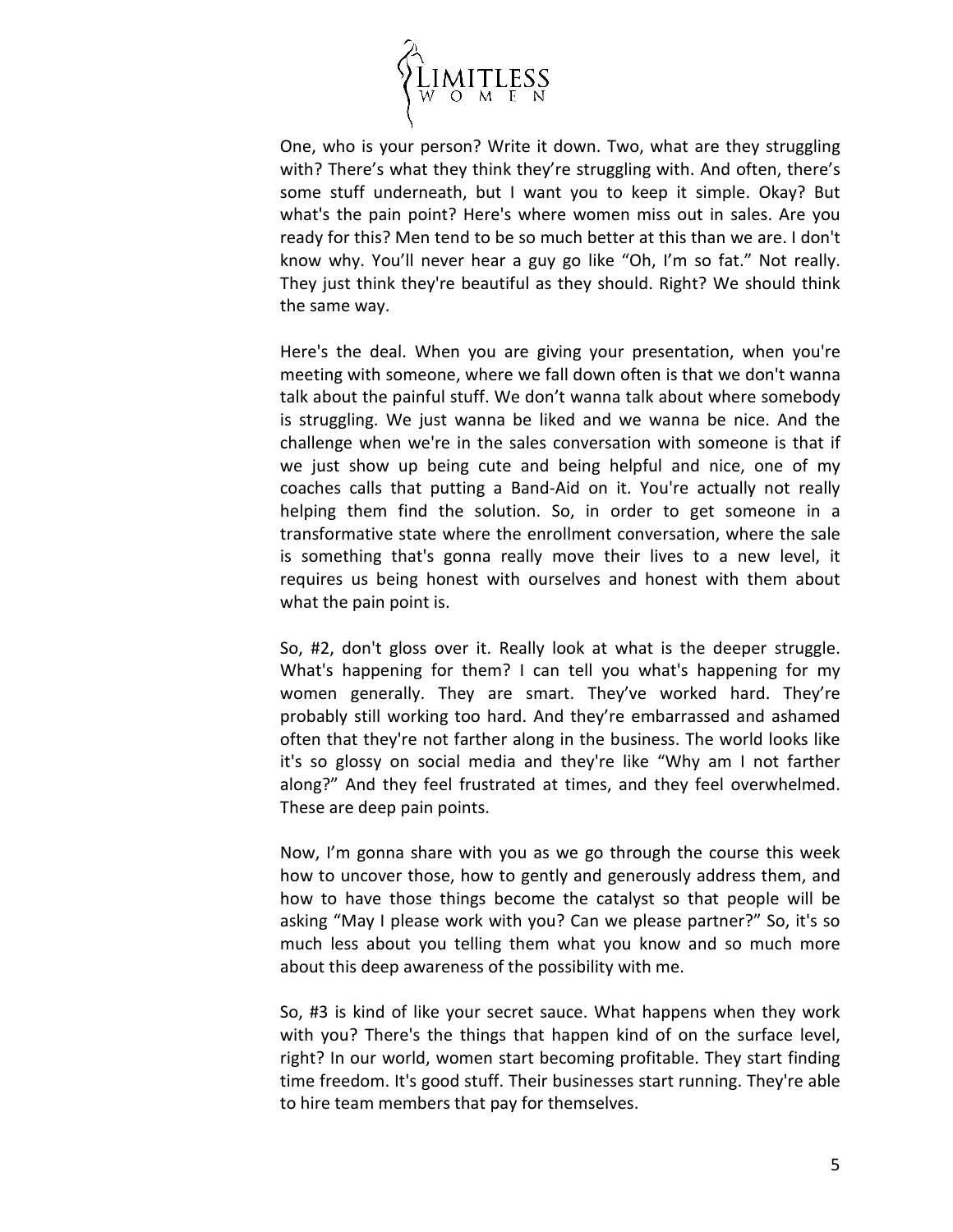

All kinds of good stuff happen on the business level, but what happens underneath that I love so much? Is that our women start to see themselves as leaders. They start to really recognize their divine and gifts and who they are in the highest sense. And I think that's the part that I want you to kind of be thinking about in your homework assignment. You can give me the 1, 2, 3. The surface for me would be like I work with women business owners who are struggling with profitability and we help them with systems, right?

But what I've said to you in the course of this conversation— and we're recording it so you can go back and listen to it— is all the good stuff that happens. That's what's important. That's what I want you to start to uncover because in your sales conversations, you're gonna start to recognize right away when someone is a perfect match and when someone's really not your person. You may love this person, you may be kind of them, you may be generous, but you're not gonna really have sales with ease with them. So, we're looking for that really sweet spot for you, who you love to work with, what it is that they're struggling with, and how you're uniquely qualified to partner with them to create a solution. Got it?

All right. Let me pause right here and see if I can scroll. Oh! There's a bunch of questions. All right. Let me scroll back up here and stop real quick, and read, and see what's going on. Erica, Bowling Green, Florida. Hi, Heidi. Nice to see you. From Evergreen, Colorado. Myrna, you're here from the Philippines. I love you! What time is it? Let me know. I'm just so grateful that you checked in and it's so nice to see you. Mwah! I miss you. Audrey, my love from Canada, thank you for being here.

Amelia, you are here from Canada I'm thinking. I'm not sure if you're in Toronto right now or if you're back in B.C. Hi, Janet from Santa Monica. Hi, Janet Grace. Nice to see you, my love from Big Bear. All right. Audrey says the Flow Retreat is awesome. Yes, the Flow Retreat is really a lot of fun. Nancy, I haven't seen you for a while, from Sebastopol. Thank you. Welcome back. All right.

So, the bonus workshop is limitlesswomen.com/vip if you wanna check that out. You know, come and be with us Saturday if that's something of interest to you. And let's see. Audrey says she was moving too fast. All right. So, Helen, yes, only work with people I love and I love you. That's why we work together. So much fun. All right. Brett, welcome to the party. Nice to have you with us.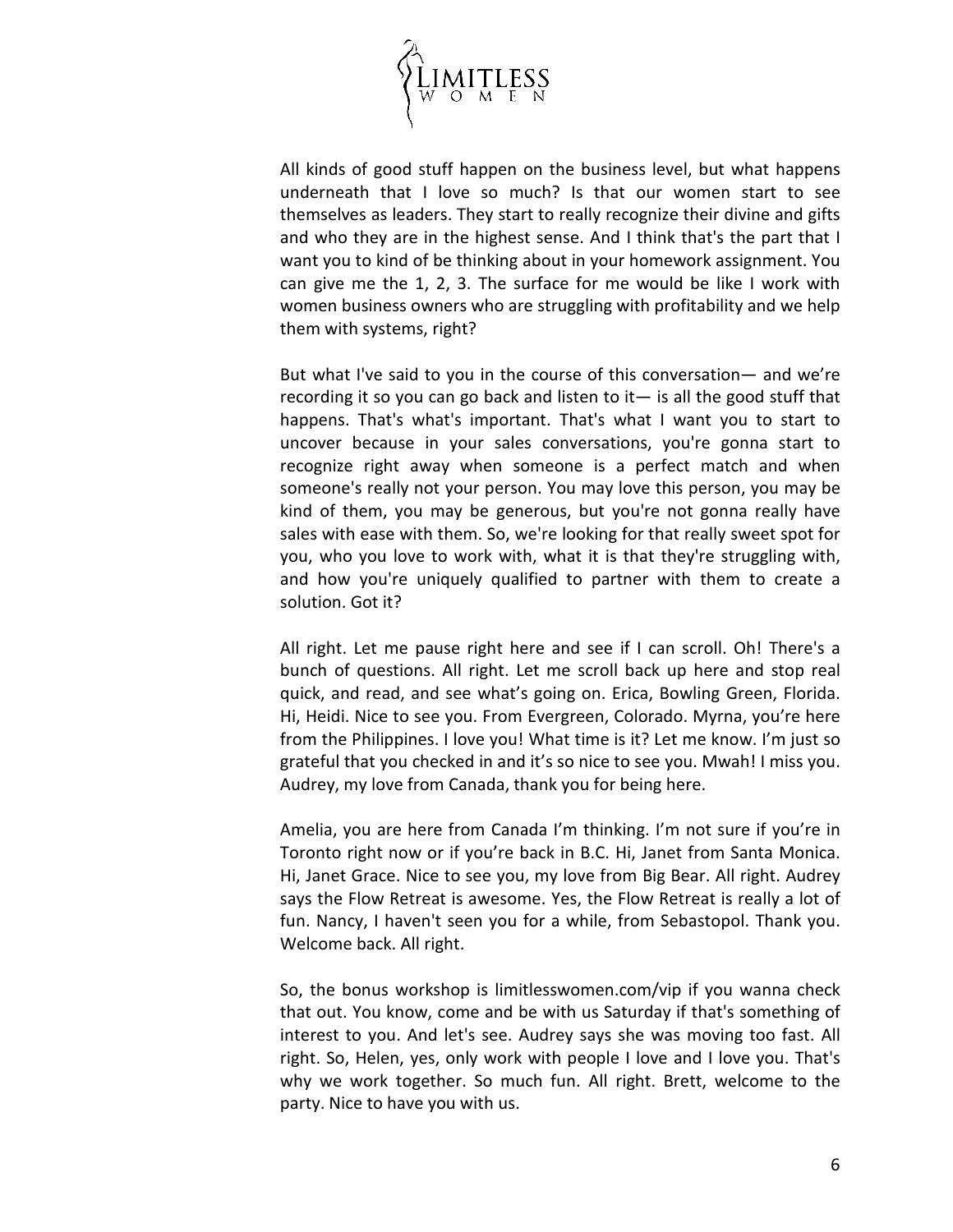

All right. So, I don't see any questions yet. Myrna, you're a rockstar. It's 3:25 a.m. Wow. Such a blessing to see you. Thank you. Thank you. All right. Helen says keep talking. All right. Well, let me just keep talking then. But if you have questions, type them in because now is the time. You know, I'm just kind of giving you this whole piece, is this.

Here's the other thing I wanna talk to you about. We're gonna move into how to build relationships, how to build trust, how to overcome objections. I'm gonna give you kind of all these how-to steps during the course of the week, but I wanna tell you that this first step of really putting on your head straight in understanding the psychology of sales is this. I doubt any of you who are not currently in programs woke up this morning and said, "Laura Gisborne is hosting a class on sales. I think I wanna sign up to work with her for \$25,000." It's probably not what you said this morning. Right? What you probably said was "Oh, Laura's offering a class on sales. This is a place that I feel like I could use some extra support. Let me show up and see what she's got. Let me go check it out."

Here's what I want you to understand here. People don't wake up thinking they wanna work with you. What they wake up with is what their problem is. So, we go back to your business model. If you're not clear on who your person is and what they're struggling with, the sale cannot happen. And I'm gonna tell you that for those of you that are here today, you're listening to this recording, this is really important. Everything I'm gonna share with you builds upon itself. So, if you get #1 wrong, you may have 2, 3, 4, 5 all great up here and it's like the house of cards. It's gonna fall right away. Right? So, this place of sales is your deep opportunity to serve is important. The place where you have to understand that sales is a numbers game. Right.

So, we say in the sales conversation, if you're kind of mediocre, this isn't your real house, you haven't learned what I'm gonna teach you this week because then it's gonna totally be your wheelhouse, but you're just getting started, you're just getting started and you're clear about your 1, 2, 3 'cause that's a caveat, you're clear about that and you're talking to the right person, you're probably gonna close about 10% of the people you speak to. Now, if you're gonna close 10% out of 10, how many is that? 1. What happens with these other 9 people? That depends on if you have come to work with us on your marketing funnel or you have other places to love people into being yes. Sometimes a no is not actually a no. Sometimes a no just means not now.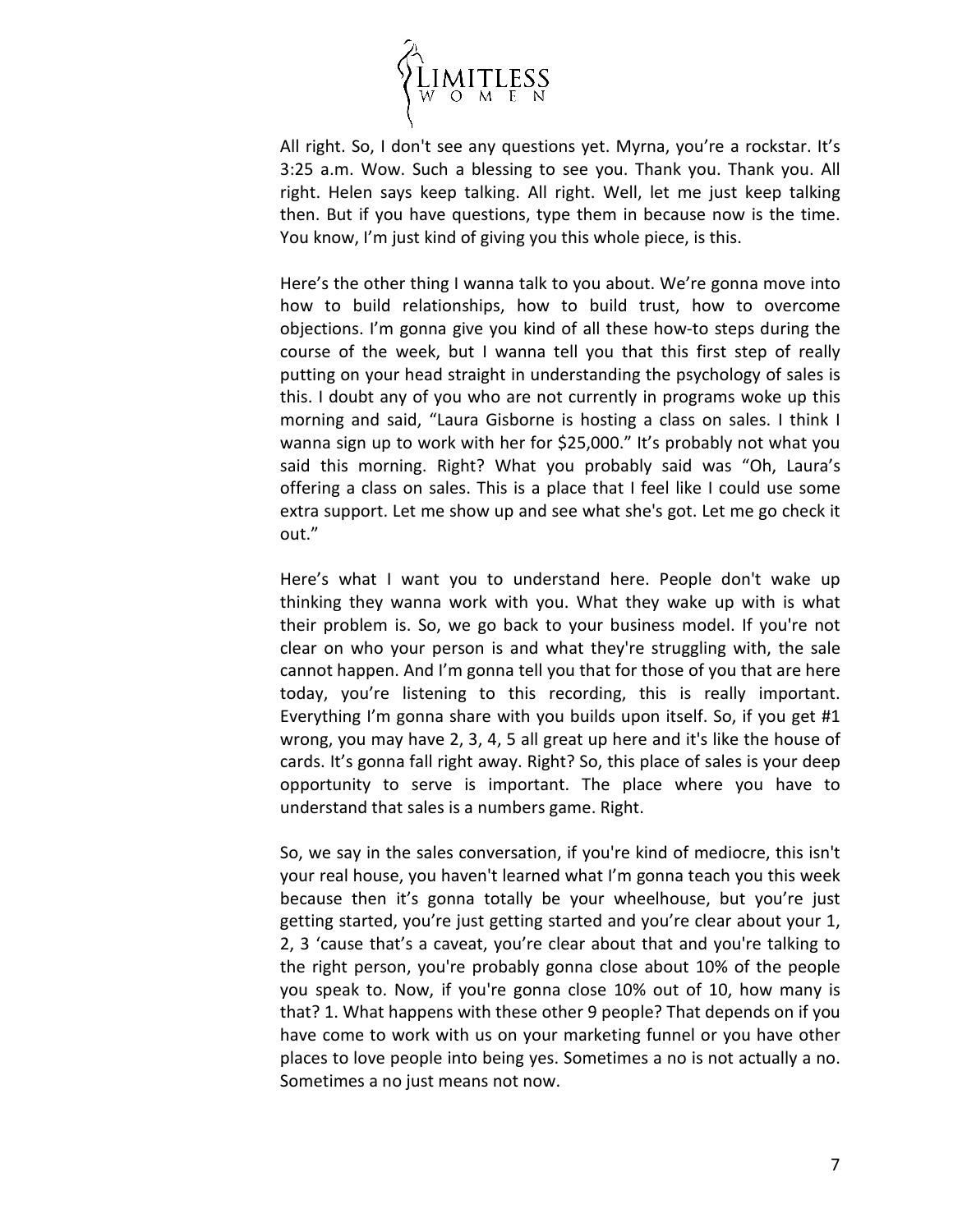

But what we have to do, we're having this first step of our conversation and getting ourselves ready for sales with these, is to be super open in our hearts and our minds and not addicted to the struggle that we create for ourselves. It says if I have 3 conversations with people and they decide not to invest, somehow there's something wrong with me. If I talked to 5 people last week and they all said no, they must all be broke. There must be something wrong with them. Understand that's not the case. This is a dance. We speak often in the language of love in our company just because that's one of our core values, is love is in the details.

So, I was speaking a few years ago in Canada when I just got started— hi, Kate— when I just got started doing this work. And it was just like this little small audience like 6 people. And I've flown up to Red Deer, Alberta if anybody knows where that is. And I had a woman in the audience and she just said, "You know, you speakers come up here and you talk about sales, you talk about marketing, you talk about marketing, you talk about sales. I just don't get it. What's the difference?" And I had a little bit of a divine download. You ever had that? You're like all of a sudden something comes into your head and it's really cute. So, I said to her "Listen, I don't know how it is for other people, but I can tell you in my own understanding marketing is a lot like foreplay. It's a lot like warmup. And sales is when the deed actually happens." Right? And the two things work really, really well together.

And a lot of times, what happens for women is we get caught up in creating more content, doing more things. Now, I need a podcast. Now, I need a YouTube channel. Now, I need a blog. Now I need to post on social media 10 times a day. Okay? So, we get the idea that it's good to be out there and ourselves out for nurturing, but we miss this part. And what I can tell you is that without the sale, the transformation doesn't happen. The sale only happens when somebody says yes to themselves. They recognize that you recognize their problem and that you are the right person for them or the right company for them to partner with to create a solution. And that's when the magic happens. Okay?